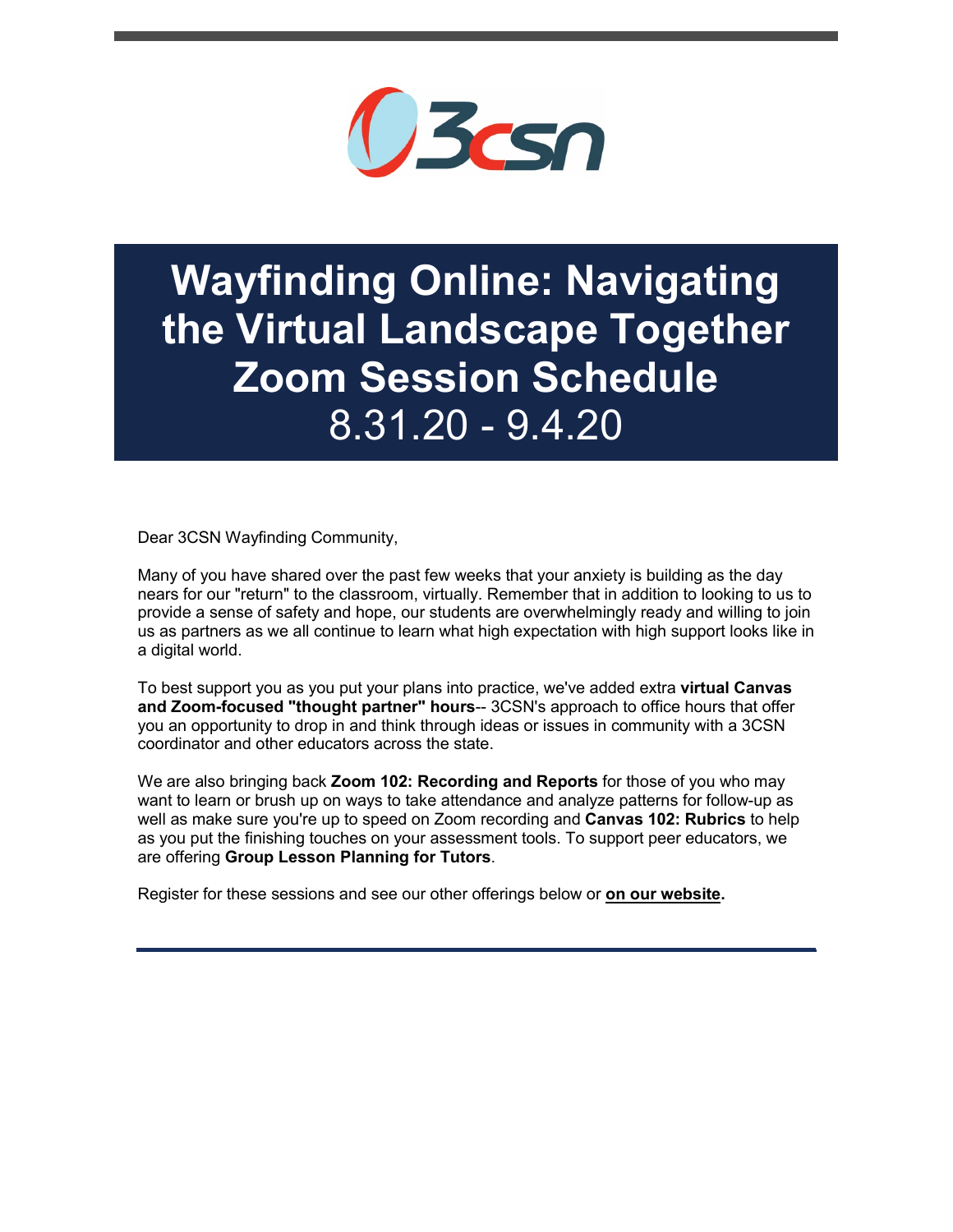

**Like office hours...but so much better!**

# **Virtual Community Thought Partner Hour: Canvas - Tuesday, 9/1 & Thursday, 9/3, 10 AM - 11 AM**

This hour is dedicated to all things Canvas! Have a quick question? Thinking through a problem and seeking others' input? Want some help looking at something? This session is for you! Join Josh Miller, Los Angeles Valley College Communications Studies Chair, and colleagues from across the state in this virtual community office hour.

## **[Register](http://r20.rs6.net/tn.jsp?f=001Rn0DTu7AaGJj9Wcap5ZOg2zM89ruz4VY05QGb7-qpltioFge8ezn_p5xIjZlq48hxN8f6zcwxutInp2--BVMM4gbe5WoHWN84koK3izupg3MhDv6oTfy4LBlh5m1Y9mD_-kSHHSp0jfxkUikwRf6R1GqjhkmxKjKdxg5g2-AHW_-tnZCXCItq8dZ5Lbjy0DuPD7xNnM1JtfWLFRcSdMPCCHeHQKliLsF&c=gwVVOUiodTbKTGsV1qOhMkRr8K6XangLXQn8Y-rjnwhqog-6BQqdoA==&ch=JhVpzBpuNzFCypgpfhyy8U7rB4cczgiqP4xnMtHzpemgu19Mmy_mog==)**



# **Preparing for synchronous sessions?**

# **Zoom 102: Using Breakout Rooms & Polls Intentionally - Tuesday, 9/1, 1 PM - 2 PM**

Looking for tools to support engagement in class, office hours, and meetings? Looking for on-thespot assessment tools? Join 3CSN Coordinator Joanna Zimring-Towne as she demonstrates how to use Zoom intentionally.

## **[Register](http://r20.rs6.net/tn.jsp?f=001Rn0DTu7AaGJj9Wcap5ZOg2zM89ruz4VY05QGb7-qpltioFge8ezn_p5xIjZlq48hY5YJePM4nb7lXYO8G3-figqpMxz6MTPInHThsC7RrAfLAtir9QlOjOtWDoevFS3P6m3u-O6Ol2QY96KgLMqs5Z-X8mZQm3PVeuoiPOUsJOoNRpYxuSKAGDnZbMzVExhPrAkPEAea-Ih33SmWG0MrsU3YTohQ9CMZ&c=gwVVOUiodTbKTGsV1qOhMkRr8K6XangLXQn8Y-rjnwhqog-6BQqdoA==&ch=JhVpzBpuNzFCypgpfhyy8U7rB4cczgiqP4xnMtHzpemgu19Mmy_mog==)**



# **Feeling overwhelmed? Find your center**

## **Mindfulness for Educators - Wednesday, 9/2, 10 AM - 11 AM**

Looking for ways to be more centered, resilient, peaceful, kind, and present for your students and yourself? Join 3CSN coordinator Sarah Sullivan and educators across the state in this intentional space to practice mindful breathing, reflective journaling, and heart sharing.

**[Register](http://r20.rs6.net/tn.jsp?f=001Rn0DTu7AaGJj9Wcap5ZOg2zM89ruz4VY05QGb7-qpltioFge8ezn_mZev7Be0_ogeOlm83e4Q9alumxcsOl7L2prCxL_KAtMickzs9wjpQZJrpk221eESxfPnEA7GyDvxtJN7KegRts=&c=gwVVOUiodTbKTGsV1qOhMkRr8K6XangLXQn8Y-rjnwhqog-6BQqdoA==&ch=JhVpzBpuNzFCypgpfhyy8U7rB4cczgiqP4xnMtHzpemgu19Mmy_mog==)**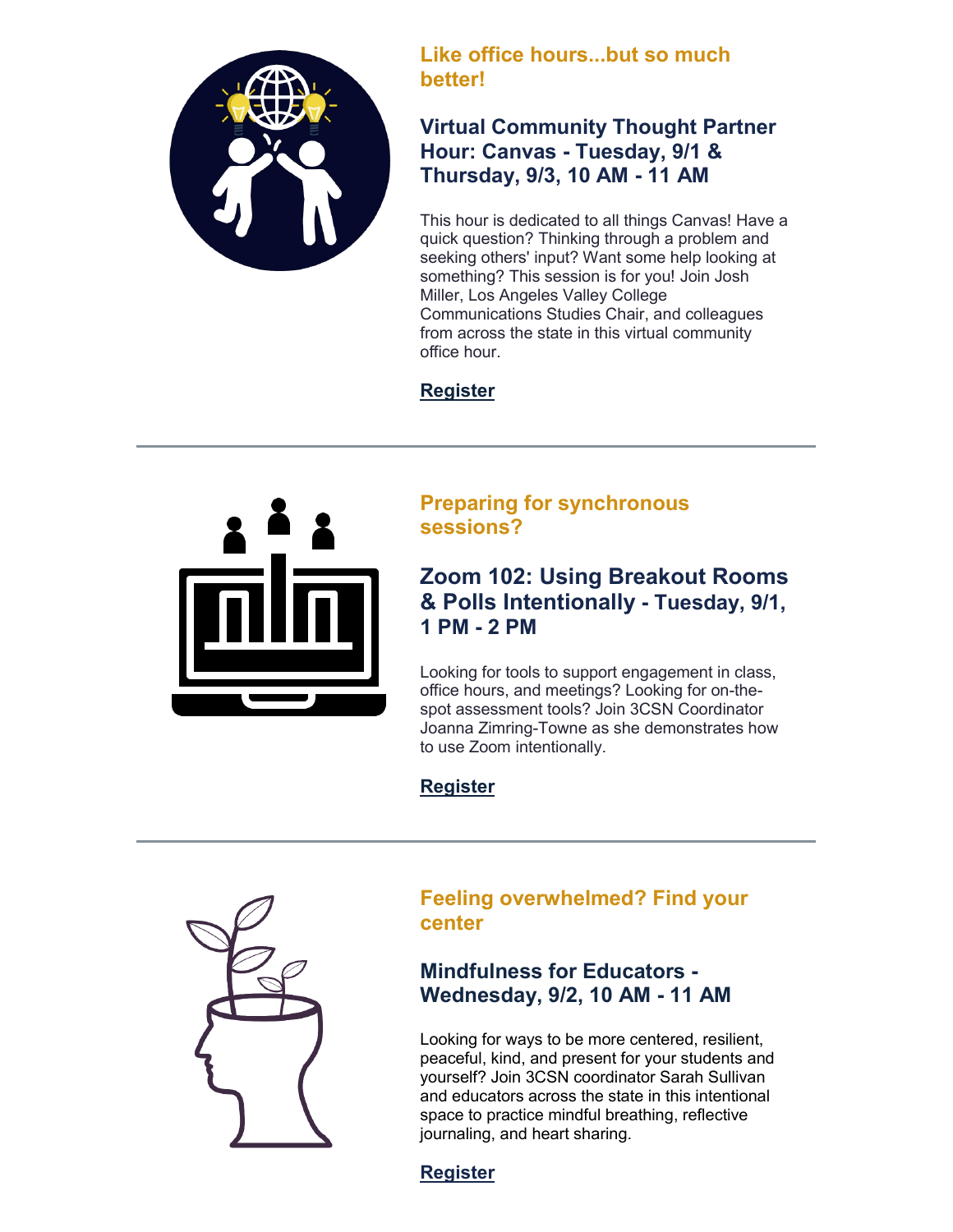

# **Ready to take your rubrics to the next level?**

## **Learn & Practice - Canvas 102: Rubrics - Wednesday, 9/2, 1 PM - 2:30 PM**

Hoping to move your rubrics online but not sure where to start? We're here to help! Join 3CSN coordinator Nicole Bryant Lescher for this essential learn and practice session on the ins and outs of creating rubrics on Canvas.

#### **[Register](http://r20.rs6.net/tn.jsp?f=001Rn0DTu7AaGJj9Wcap5ZOg2zM89ruz4VY05QGb7-qpltioFge8ezn_p5xIjZlq48h-Xom2Fm3QHJmlBvn-_SbBInIljBFsIi9St6QnxW2ID3VvvZklQB98ieUudPNnR3LyOpG8Fq64S0zF0kdeEM4Dk1tStHtIt43nm0oAV_Lo2sj23Z2u85BmsBikhp9qcWFeFXxduLWQp-DeLQeF4p3_f1XJydw25aE&c=gwVVOUiodTbKTGsV1qOhMkRr8K6XangLXQn8Y-rjnwhqog-6BQqdoA==&ch=JhVpzBpuNzFCypgpfhyy8U7rB4cczgiqP4xnMtHzpemgu19Mmy_mog==)**



**Miss your office community? Join us!**

**Virtual Community Hour for Classified Professionals - Wednesday, 9/2, 3 PM - 4 PM**

Join 3CSN Classified Professionals Betina Vallin and Estela Miranda for this space specifically designed to support classified professionals as we navigate this virtual work environment together.

#### **[Register](http://r20.rs6.net/tn.jsp?f=001Rn0DTu7AaGJj9Wcap5ZOg2zM89ruz4VY05QGb7-qpltioFge8ezn_pmoPG0Ao0bnOxfYAkOsQ4nw7zCPa7qV6oshQkM4abyv6Mupgpua5g_ZRoCMwjmGfEIcE1bxDopFWniAcw2slLBVCgXx3wHNBF-IhnUooYaEZeFSR0A7WIyqKkwVPMPs1Yk-MgJFxRNAiSr04ZqPP3PH_CKdU7Qw9iBb3OsrupoN&c=gwVVOUiodTbKTGsV1qOhMkRr8K6XangLXQn8Y-rjnwhqog-6BQqdoA==&ch=JhVpzBpuNzFCypgpfhyy8U7rB4cczgiqP4xnMtHzpemgu19Mmy_mog==)**



# **Ready to realize the potential of Zoom reporting and recording?**

# **Zoom 102: Recordings & Reports - Thursday, 9/3, 12 PM - 1 PM**

Looking for ways to track synchronous attendance in support of student success? Interested in recording and sharing sessions but not sure where to start? Join 3CSN Communications Coordinator Kelan Koning for this session on the ins and outs of recording and generating reports of your Zoom sessions.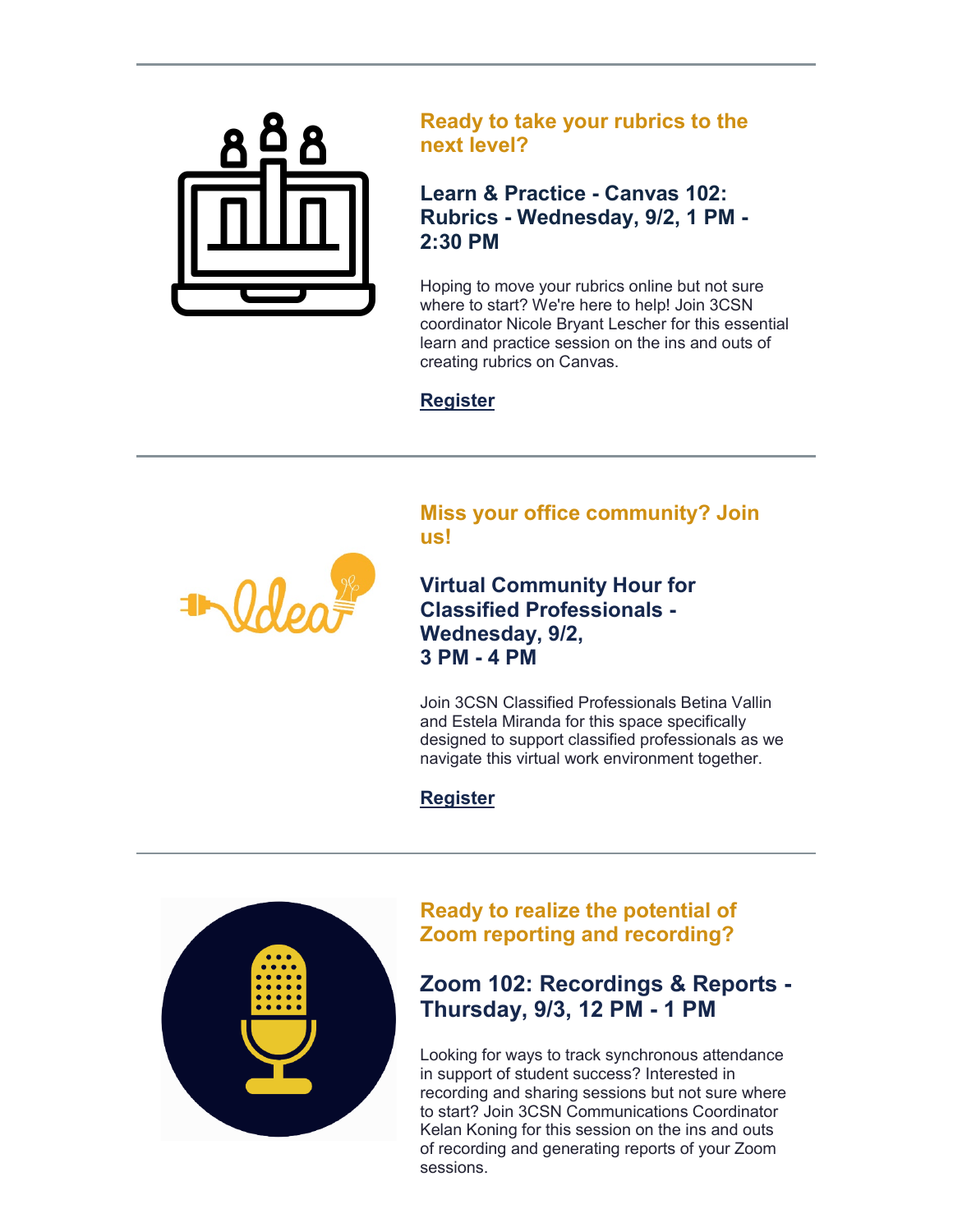**[Register](http://r20.rs6.net/tn.jsp?f=001Rn0DTu7AaGJj9Wcap5ZOg2zM89ruz4VY05QGb7-qpltioFge8ezn_p5xIjZlq48hqyVYu4FxBrOAgkzfc3vpOVA8FdDmjjcKFfUOPR0NkYb8sdxz-vofAu8JXkBa-KBplsB_pEeb0cg5xi4J47no77ZxHAfcr3pIz0Ky3DCVTi1RWwiHNargAoiiKUX19GHjSvppBYZ5SU8rIojzN6rhpsSRafHwddCz&c=gwVVOUiodTbKTGsV1qOhMkRr8K6XangLXQn8Y-rjnwhqog-6BQqdoA==&ch=JhVpzBpuNzFCypgpfhyy8U7rB4cczgiqP4xnMtHzpemgu19Mmy_mog==)**



# **Need help with Zoom?**

## **Virtual Community Thought Partner Hour: Zoom - Friday, 9/4, 10 AM - 11 AM**

This hour is dedicated to all things Zoom! Have a quick question? Thinking through a problem and seeking others' input? Want some help looking at something? This session is for you! Join 3CSN coordinator Devon Werble and colleagues from across the state in this virtual community office hour.

### **[Register](http://r20.rs6.net/tn.jsp?f=001Rn0DTu7AaGJj9Wcap5ZOg2zM89ruz4VY05QGb7-qpltioFge8ezn_p5xIjZlq48hgBBCwzCY_cRam7E5L3V7dcE7G3dUDptF4ZIyQuZoxAlT_XEr2muPDzumvg6IStztu5g-nC1epiICEYUTfKsGTQOb8jUhiwa9UuiNB1SAdbWLO3bIRKnTxvbhZZ9mvBESe6Rjr5MPxqSt1Pe29kw73ljGqR7jEjO4&c=gwVVOUiodTbKTGsV1qOhMkRr8K6XangLXQn8Y-rjnwhqog-6BQqdoA==&ch=JhVpzBpuNzFCypgpfhyy8U7rB4cczgiqP4xnMtHzpemgu19Mmy_mog==)**



### **Peer educators, new to lesson planning or looking for an easier way?**

**Learning Assistance Hour: Group Lesson Planning for Tutors and SI Leaders - Friday, 9/4, 3 PM - 4 PM** 

Join 3CSN coordinator Crystal Kiekel and Pierce College tutors as they model an easy way to structure a lesson plan and provide tutors and SI Leaders an opportunity to create their own. An optional half-hour for questions and practice will follow.

**[Register](http://r20.rs6.net/tn.jsp?f=001Rn0DTu7AaGJj9Wcap5ZOg2zM89ruz4VY05QGb7-qpltioFge8ezn_iT7cd2UwTpGl_LSl7FkMElK8l6uOls11F2X2w6F2_94jlqG95qWqF4I9O7wVSfOYoJtrY1aFUjfMyvfv0dkghQ=&c=gwVVOUiodTbKTGsV1qOhMkRr8K6XangLXQn8Y-rjnwhqog-6BQqdoA==&ch=JhVpzBpuNzFCypgpfhyy8U7rB4cczgiqP4xnMtHzpemgu19Mmy_mog==)**

For our full Wayfinding Online schedule, please click on the button below to visit our website at **[https://3csn.org/](http://r20.rs6.net/tn.jsp?f=001Rn0DTu7AaGJj9Wcap5ZOg2zM89ruz4VY05QGb7-qpltioFge8ezn_szUrgjSk5Ne5zFzKhdTupgbLfp1eskXYrS8sEX41gQ8LtL5KwVbncyxcytl6ca4_O7lQ4AnjDCcIUnZX3txe30=&c=gwVVOUiodTbKTGsV1qOhMkRr8K6XangLXQn8Y-rjnwhqog-6BQqdoA==&ch=JhVpzBpuNzFCypgpfhyy8U7rB4cczgiqP4xnMtHzpemgu19Mmy_mog==)**

**[Zoom Sessions](http://r20.rs6.net/tn.jsp?f=001Rn0DTu7AaGJj9Wcap5ZOg2zM89ruz4VY05QGb7-qpltioFge8ezn_szUrgjSk5Ne5zFzKhdTupgbLfp1eskXYrS8sEX41gQ8LtL5KwVbncyxcytl6ca4_O7lQ4AnjDCcIUnZX3txe30=&c=gwVVOUiodTbKTGsV1qOhMkRr8K6XangLXQn8Y-rjnwhqog-6BQqdoA==&ch=JhVpzBpuNzFCypgpfhyy8U7rB4cczgiqP4xnMtHzpemgu19Mmy_mog==)**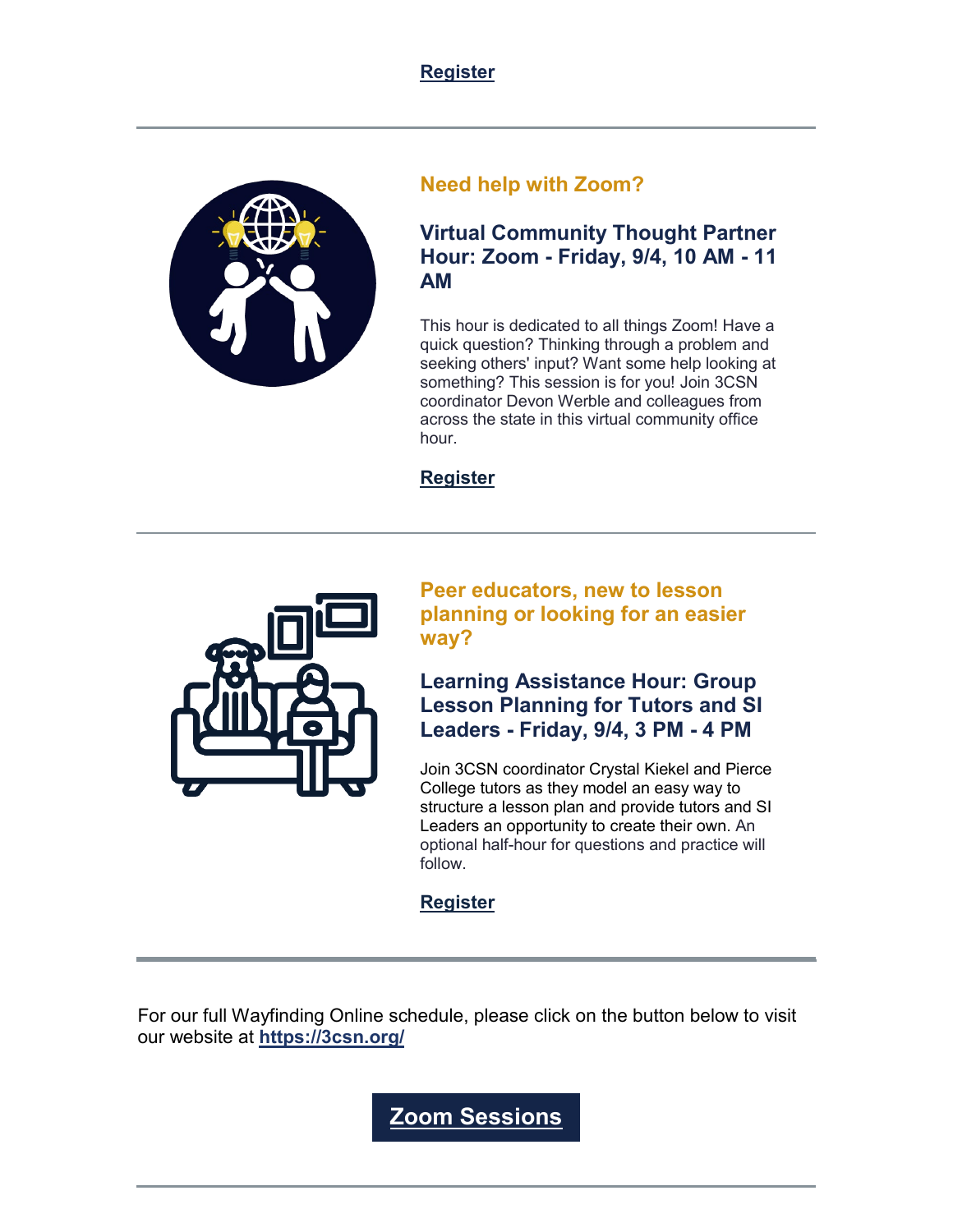

#### **Looking for ways to make your rubrics more equitable? Check this out...**

Watch this video to see Equity 101 alum Scott Sandler (English faculty, Gavilan College) share his journey to co-creating rubrics with his students.

Missed a session? Want to see something again? Subscribe to our **[Wayfinding](http://r20.rs6.net/tn.jsp?f=001Rn0DTu7AaGJj9Wcap5ZOg2zM89ruz4VY05QGb7-qpltioFge8ezn_mmcZYhYQ8K02Z_YQZK_8BPbOY-VHhVKVhpp6zJISSnp30D_2Qjrg1gjUPdWuh1j9vB_j3oj2WlC_b57lNbnxSTAZoLcKkVoCOS6rMoOneu9xNRzQ9fJ0B93RJIHRnSASeZjpkTigr1RSv4r90Gvgm-DlPnJKaYlLQ==&c=gwVVOUiodTbKTGsV1qOhMkRr8K6XangLXQn8Y-rjnwhqog-6BQqdoA==&ch=JhVpzBpuNzFCypgpfhyy8U7rB4cczgiqP4xnMtHzpemgu19Mmy_mog==)  [Online YouTube Channel](http://r20.rs6.net/tn.jsp?f=001Rn0DTu7AaGJj9Wcap5ZOg2zM89ruz4VY05QGb7-qpltioFge8ezn_mmcZYhYQ8K02Z_YQZK_8BPbOY-VHhVKVhpp6zJISSnp30D_2Qjrg1gjUPdWuh1j9vB_j3oj2WlC_b57lNbnxSTAZoLcKkVoCOS6rMoOneu9xNRzQ9fJ0B93RJIHRnSASeZjpkTigr1RSv4r90Gvgm-DlPnJKaYlLQ==&c=gwVVOUiodTbKTGsV1qOhMkRr8K6XangLXQn8Y-rjnwhqog-6BQqdoA==&ch=JhVpzBpuNzFCypgpfhyy8U7rB4cczgiqP4xnMtHzpemgu19Mmy_mog==)**. We currently have over 170 videos on the channel and more are being added weekly.

For your convenience, we have created playlists to help you find what you're looking for. Check out to a few of our popular lists:

- **[Wayfinding Online Canvas Sessions Playlist](http://r20.rs6.net/tn.jsp?f=001Rn0DTu7AaGJj9Wcap5ZOg2zM89ruz4VY05QGb7-qpltioFge8ezn_uuYtRisXKKmvptijjfyd7ZGANqVL1dExqBvvwYBrw_qa3FlrHPF_7pL_XnXmN5ypse7LwCiO8bWC01nywb4rDcq65Y1oYbkLa0ijtRHuKxGvD6gaS09fr79BRNz9F7zkRMFYyG32YHYvy438MbW_uH2yuW2ofizRA==&c=gwVVOUiodTbKTGsV1qOhMkRr8K6XangLXQn8Y-rjnwhqog-6BQqdoA==&ch=JhVpzBpuNzFCypgpfhyy8U7rB4cczgiqP4xnMtHzpemgu19Mmy_mog==)**
- **[Wayfinding Online Equity in Action: Praxis Sessions Playlist](http://r20.rs6.net/tn.jsp?f=001Rn0DTu7AaGJj9Wcap5ZOg2zM89ruz4VY05QGb7-qpltioFge8ezn_uuYtRisXKKmj3D53GJMZS8O7wPKMkHp5O4U0MGxan9hqVl23zBLkftNBxi2Hef1X8G5L6sy5bUOMpTmAK0mbuookC9KNFH0fTAT9t3lFPp3veHFXJIFCztdQsAXF_vfV0djJhRPjy03yx5bsblXRUyagpiyXlYXWg==&c=gwVVOUiodTbKTGsV1qOhMkRr8K6XangLXQn8Y-rjnwhqog-6BQqdoA==&ch=JhVpzBpuNzFCypgpfhyy8U7rB4cczgiqP4xnMtHzpemgu19Mmy_mog==)**
- **[Wayfinding Online Zoom Sessions Playlist](http://r20.rs6.net/tn.jsp?f=001Rn0DTu7AaGJj9Wcap5ZOg2zM89ruz4VY05QGb7-qpltioFge8ezn_uuYtRisXKKmDZdZMwADvIh5zl9bEjmSONJ-irT6DOes7G1xA3Q487LWy9FL4xQdb6cUhMCihtfO-MP7X9H-XXDcC5Bx1pBR5QWOCZ064jh-TuMM1yb-NlFAy-ZA4tU6fj5_Jw8zm8YuIUJm9Y5RhfUTbuoFj-8g0g==&c=gwVVOUiodTbKTGsV1qOhMkRr8K6XangLXQn8Y-rjnwhqog-6BQqdoA==&ch=JhVpzBpuNzFCypgpfhyy8U7rB4cczgiqP4xnMtHzpemgu19Mmy_mog==)**

Having trouble going through the mountains of resources coming your way? We're here to help! We've consolidated our FAQs, Community Support Padlets, and video archives into **[one resource page](http://r20.rs6.net/tn.jsp?f=001Rn0DTu7AaGJj9Wcap5ZOg2zM89ruz4VY05QGb7-qpltioFge8ezn_niIAHPUGt8jSdT_Wnpcjr3elNW9jN4ylqaqYD-SYnXVQHZo0owFJvktB48C-VZJQLdTvSBUSEgV2wvQdNs-WIc=&c=gwVVOUiodTbKTGsV1qOhMkRr8K6XangLXQn8Y-rjnwhqog-6BQqdoA==&ch=JhVpzBpuNzFCypgpfhyy8U7rB4cczgiqP4xnMtHzpemgu19Mmy_mog==)**:

**[Resources](http://r20.rs6.net/tn.jsp?f=001Rn0DTu7AaGJj9Wcap5ZOg2zM89ruz4VY05QGb7-qpltioFge8ezn_niIAHPUGt8jZC9XwYVJyj_s5cDD1Em4XFlno7P4imYIpNjUp7CLVZA-NnwMEM0sfoSjMm7zCs3Bc2YRG4WfPcdhTMtVRyvuA_ImFzjaYSK5R5ILRJcysAc=&c=gwVVOUiodTbKTGsV1qOhMkRr8K6XangLXQn8Y-rjnwhqog-6BQqdoA==&ch=JhVpzBpuNzFCypgpfhyy8U7rB4cczgiqP4xnMtHzpemgu19Mmy_mog==)**

Do you have an idea or area of expertise to share with the field? Did you do something great based on ideas sparked by the Series? Is there a session you'd love to see that hasn't been offered yet? Have other questions or thoughts? Please email us at **[ask@3csn.org!](mailto:ask@3csn.org)**

Did someone share this email with you? Would you like to stay updated on our upcoming events? **[Join our mailing list](http://r20.rs6.net/tn.jsp?f=001Rn0DTu7AaGJj9Wcap5ZOg2zM89ruz4VY05QGb7-qpltioFge8ezn_p5xIjZlq48h0FqAq3Vj6uk8valocqW-x1ZMKvK09JoCi01TeizFPJHmzvyRcfZbJI4H8sTCGWjFfQLcxLmh2Ylqd65806goV-tRr79Zu5sjWwCMasCsbCfJVKfY0SQIFDwmk44lZtUbRNqXu73jkiEx_H43yhT0uhs9eQRC9jnujP2gJxA2X7p8rQMcYolnnrmSjiAfSFA0U6-gmxluqPEWxLZ3ESgeKi0FtNG4uusRmPtPZ7gT8HDcVfbJvrtxXMCQDVnidX6HnbQSUyO5QTYBJ_nqsOhiXA==&c=gwVVOUiodTbKTGsV1qOhMkRr8K6XangLXQn8Y-rjnwhqog-6BQqdoA==&ch=JhVpzBpuNzFCypgpfhyy8U7rB4cczgiqP4xnMtHzpemgu19Mmy_mog==)**

Take good care of yourselves and others. We look forward to seeing you in our Wayfinding sessions this week.